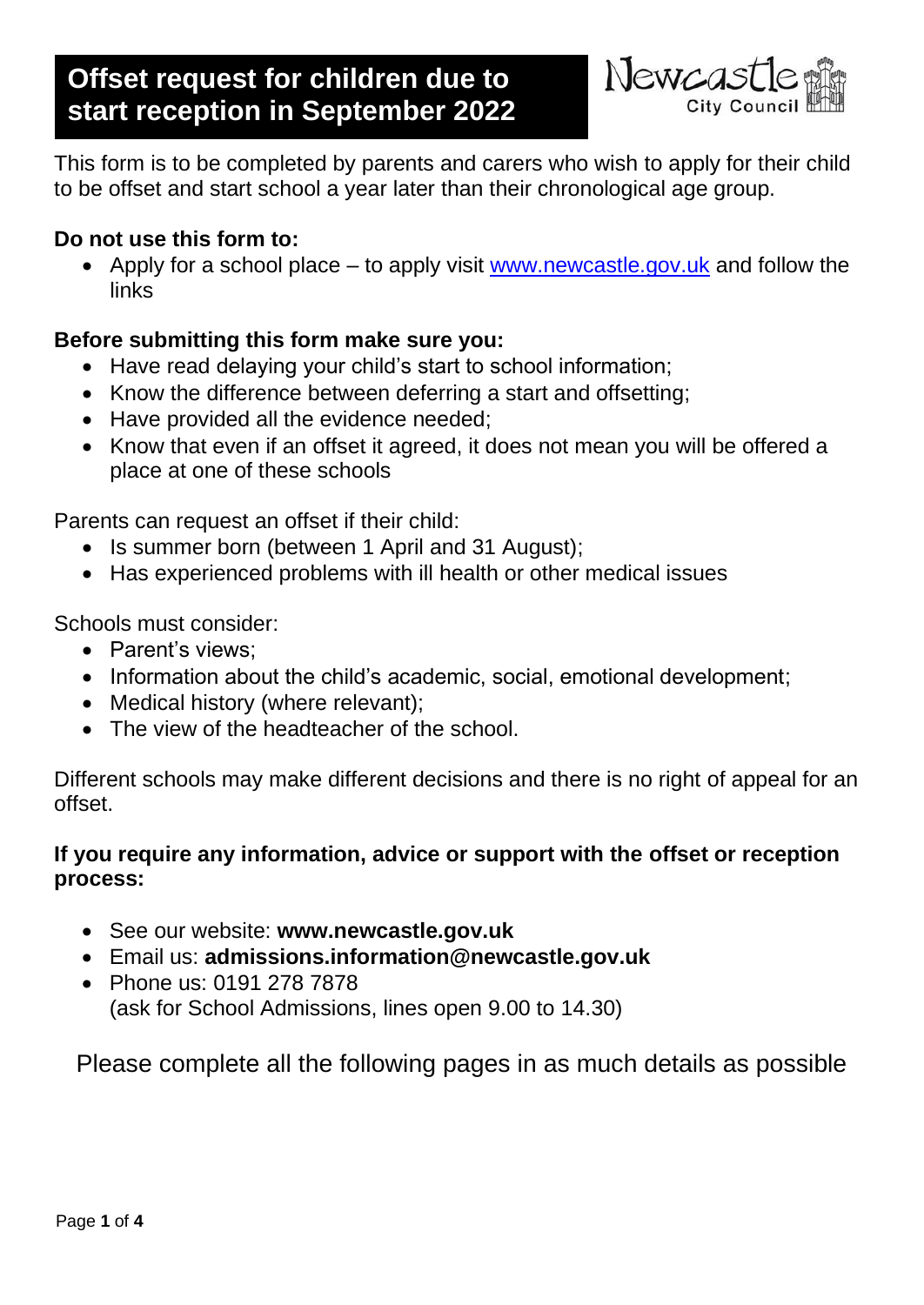| Section 1 - Your child's details                                                                    |                |                                                                                                    |         |                 |               |  |
|-----------------------------------------------------------------------------------------------------|----------------|----------------------------------------------------------------------------------------------------|---------|-----------------|---------------|--|
| Child's legal surname:                                                                              |                | Child's legal forename:                                                                            |         |                 |               |  |
|                                                                                                     |                |                                                                                                    |         |                 |               |  |
| Date of birth:                                                                                      |                |                                                                                                    |         |                 |               |  |
|                                                                                                     |                | $\overline{\text{My}}$ child is (please tick)                                                      |         |                 |               |  |
|                                                                                                     |                | Male                                                                                               |         |                 |               |  |
|                                                                                                     |                | Female                                                                                             |         |                 |               |  |
| Child's home address:                                                                               |                |                                                                                                    |         |                 | Postcode:     |  |
|                                                                                                     |                |                                                                                                    |         |                 |               |  |
|                                                                                                     |                |                                                                                                    |         |                 |               |  |
| Child's current school / early years provider (if they do not attend anywhere, please state "none") |                |                                                                                                    |         |                 |               |  |
|                                                                                                     |                |                                                                                                    |         |                 |               |  |
|                                                                                                     |                |                                                                                                    |         |                 |               |  |
|                                                                                                     |                |                                                                                                    |         |                 |               |  |
|                                                                                                     |                | Does your child have an Education, Health and Care Plan?                                           |         | <b>Yes</b><br>П |               |  |
| Please attach a copy to your form                                                                   |                |                                                                                                    |         |                 | No            |  |
|                                                                                                     |                | Is your child looked after (LAC) or were they previously looked after                              |         |                 | Yes<br>$\Box$ |  |
|                                                                                                     |                | until adopted or made subject to a child arrangements or special                                   |         |                 |               |  |
| guardianship order?                                                                                 |                |                                                                                                    |         |                 | No            |  |
|                                                                                                     |                |                                                                                                    |         |                 |               |  |
| Was your child born prematurely?                                                                    |                |                                                                                                    |         |                 | <b>Yes</b>    |  |
| Original due date:                                                                                  |                |                                                                                                    |         |                 | No.           |  |
|                                                                                                     |                |                                                                                                    |         |                 |               |  |
| Section 2 - Your details                                                                            |                |                                                                                                    |         |                 |               |  |
|                                                                                                     |                |                                                                                                    |         |                 |               |  |
| Title (Mr, Mrs, Miss etc.)                                                                          |                | Surname                                                                                            |         | First name      |               |  |
|                                                                                                     |                |                                                                                                    |         |                 |               |  |
| Telephone number:                                                                                   |                | Email address:                                                                                     |         |                 |               |  |
|                                                                                                     |                |                                                                                                    |         |                 |               |  |
|                                                                                                     |                |                                                                                                    |         |                 |               |  |
| What is your relationship to the child (for example mother,                                         |                |                                                                                                    |         |                 |               |  |
| father)                                                                                             |                |                                                                                                    |         |                 |               |  |
|                                                                                                     |                |                                                                                                    |         |                 |               |  |
| Do you have parental responsibility for the child?                                                  |                |                                                                                                    |         | Yes             |               |  |
|                                                                                                     |                |                                                                                                    | No      |                 |               |  |
|                                                                                                     |                | We will only discuss this application with you, but if you want us to share information with other |         |                 |               |  |
|                                                                                                     |                | people, including support worker, you can provide the name of another person.                      |         |                 |               |  |
| <b>Title</b>                                                                                        | First name     |                                                                                                    | Surname |                 |               |  |
|                                                                                                     |                |                                                                                                    |         |                 |               |  |
|                                                                                                     |                |                                                                                                    |         |                 |               |  |
| Is this person a:                                                                                   | Family member  |                                                                                                    |         |                 |               |  |
|                                                                                                     | Support worker |                                                                                                    |         |                 |               |  |
|                                                                                                     | Friend         |                                                                                                    |         |                 |               |  |
| If support worker, which organisation do they work for?                                             |                |                                                                                                    |         |                 |               |  |
|                                                                                                     |                |                                                                                                    |         |                 |               |  |
|                                                                                                     |                |                                                                                                    |         |                 |               |  |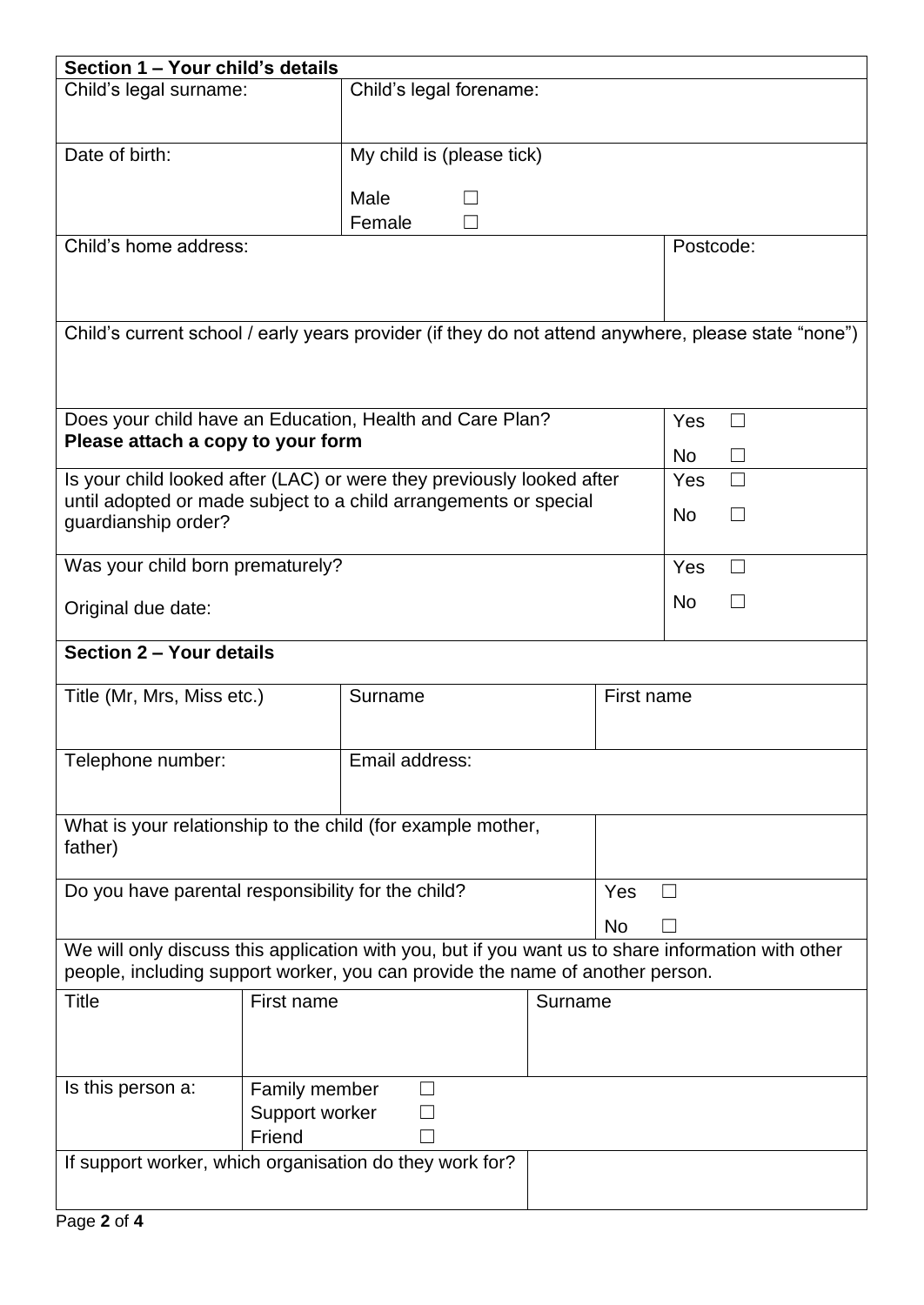### **Section 3 – School preferences**

| Please list the schools you would like to consider your request. These are not in preference<br>order and you can request up to six schools in case some do not agree your offset request. |
|--------------------------------------------------------------------------------------------------------------------------------------------------------------------------------------------|
| <b>School 1</b>                                                                                                                                                                            |
| <b>School 2</b>                                                                                                                                                                            |
| <b>School 3</b>                                                                                                                                                                            |
| <b>School 4</b>                                                                                                                                                                            |
| School 5                                                                                                                                                                                   |
| <b>School 6</b>                                                                                                                                                                            |

| Section 4 - Supporting evidence                                                                        |           |  |  |  |  |
|--------------------------------------------------------------------------------------------------------|-----------|--|--|--|--|
| Have you sought the advice of your child's current<br>Early Years / School provider in respect of this | Yes       |  |  |  |  |
| request?                                                                                               | <b>No</b> |  |  |  |  |
| If yes, name and position                                                                              |           |  |  |  |  |
|                                                                                                        |           |  |  |  |  |
| Please attach any supporting evidence or advice you have received from this person                     |           |  |  |  |  |
| Have you sought the advice of a medical professional                                                   | Yes       |  |  |  |  |
| in respect of this request?                                                                            | <b>No</b> |  |  |  |  |
| If yes, name and position                                                                              |           |  |  |  |  |
|                                                                                                        |           |  |  |  |  |
| Please attach any supporting evidence or advice you have received from this person                     |           |  |  |  |  |
| Have you sought any other professional advice in                                                       | Yes       |  |  |  |  |
| respect of this request?                                                                               | <b>No</b> |  |  |  |  |
| If yes, name and position                                                                              |           |  |  |  |  |
| Please attach any supporting evidence or advice you have received from this person                     |           |  |  |  |  |
| Section 5 – Reasons for requesting an offset                                                           |           |  |  |  |  |
| Use the boxes below to explain why you feel offsetting your child's place in in their best interests   |           |  |  |  |  |
| Communication and language reasons:                                                                    |           |  |  |  |  |
|                                                                                                        |           |  |  |  |  |
|                                                                                                        |           |  |  |  |  |
|                                                                                                        |           |  |  |  |  |
|                                                                                                        |           |  |  |  |  |
|                                                                                                        |           |  |  |  |  |
|                                                                                                        |           |  |  |  |  |
|                                                                                                        |           |  |  |  |  |